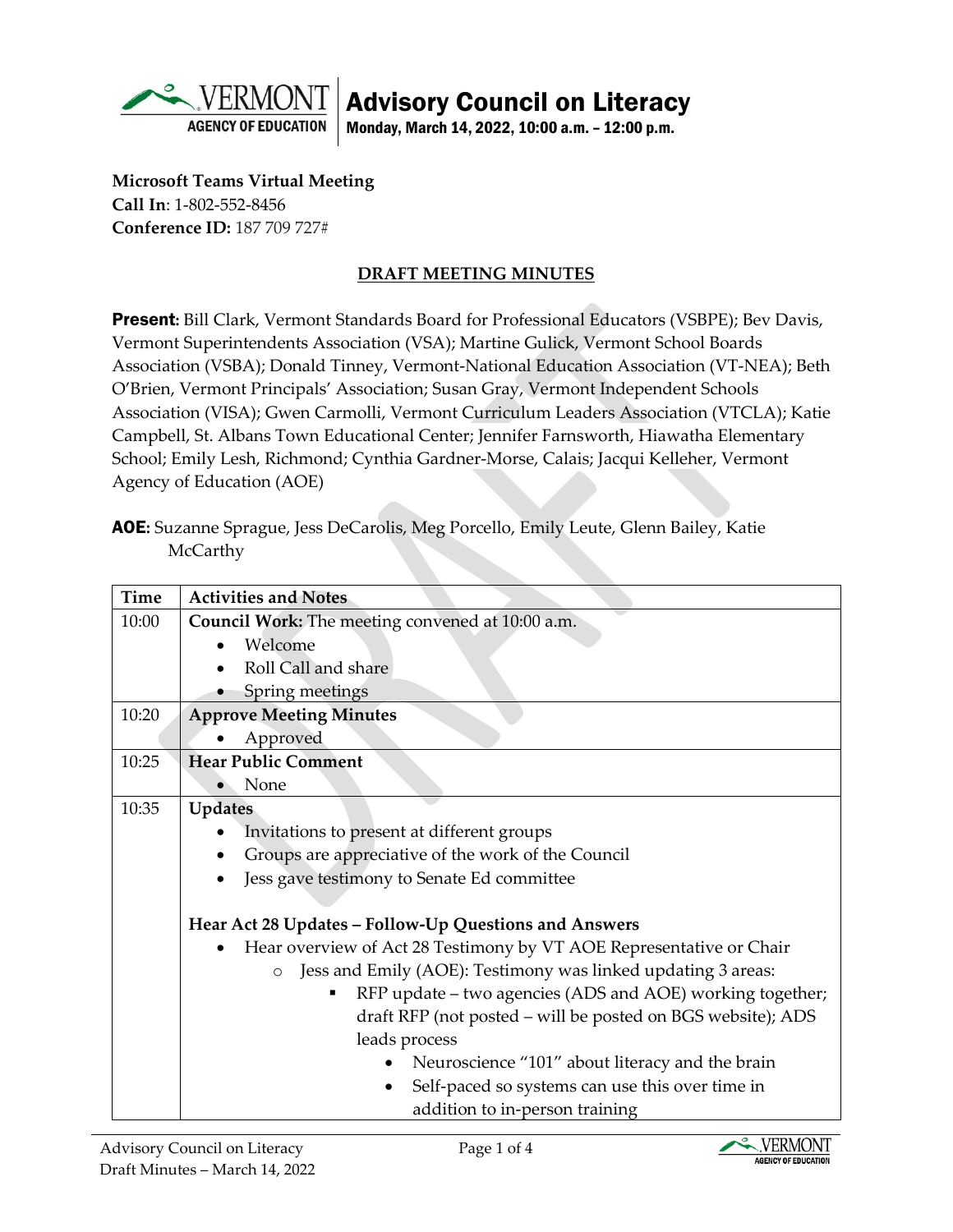|       | Council asks to be notified when RFP is posted                                        |
|-------|---------------------------------------------------------------------------------------|
|       | Evaluating educator prep programs and how they prepare                                |
|       | educators to teach literacy - just received a report and will be                      |
|       | able to share this info soon                                                          |
|       | Engaged in hiring process - had to request position, which                            |
|       | took time; conducted final interview and are close to making                          |
|       | an offer                                                                              |
|       |                                                                                       |
|       | Early Literacy NIC question - In this ELNIC, participating                            |
|       | teachers and leaders work directly with researcher Dr. Nell                           |
|       | Duke, from the University of Michigan, twice monthly to                               |
|       | receive professional development on evidence-based                                    |
|       | instructional practices related to all of the above expected                          |
|       | outputs. They also receive coaching on the implementation of                          |
|       | these practices during their PDSA cycles. They share artifacts                        |
|       | of student work, instructional practices, and data with Dr.                           |
|       | Duke to receive feedback and additional support and                                   |
|       | resources to make improvements during subsequent cycles.                              |
|       | During these sessions, issues are raised about consistency and                        |
|       | coherence in instruction within and across schools (Similar to                        |
|       | the suggested questions in the blueprint e.g., Are school                             |
|       | leaders knowledgeable about early literacy and pedagogy?                              |
|       | Are they able to ensure best practices toward how literacy                            |
|       | occurs in their school?)                                                              |
|       | Hold brief question and answer on Act 28 progress                                     |
| 11:05 | Hear and Discuss input on statewide Literacy Plan (blueprint)                         |
|       | Share input by Council Members                                                        |
|       |                                                                                       |
|       | Cynthia – surprised how little the community was aware of this<br>$\circ$             |
|       | document. Strengths are the guiding principles; not being rolled out                  |
|       | effectively and not clear (specific); needs to be linked to scientific                |
|       | research (quantitative numbers); be sure that phonics, phonemic                       |
|       | awareness, and spelling are not overlooked - add morphology; glad                     |
|       | to see writing; lots of good questions the state is asking                            |
|       | Julia's comment (was emailed) – problem with the way it's being<br>$\circ$            |
|       | implemented because a lot of kids in her school are not good readers;                 |
|       | was not aware of the Blueprint and hasn't seen a change; strength is                  |
|       | K-3 in teaching reading; not widely understood, vague, limits direct                  |
|       | instruction; improvements in morphology and spelling                                  |
|       | Bill - reminder about the importance at middle and high school as<br>O                |
|       | well                                                                                  |
|       | Emily – how do we look at this whole scope? What is the AOE's<br>$\circ$              |
|       | perspective of implementation of the Blueprint? Understanding and                     |
|       | awareness of plan was low (schools, school boards, community                          |
|       | members, etc.); suggestion to add specificity to plan and how we<br>move this forward |

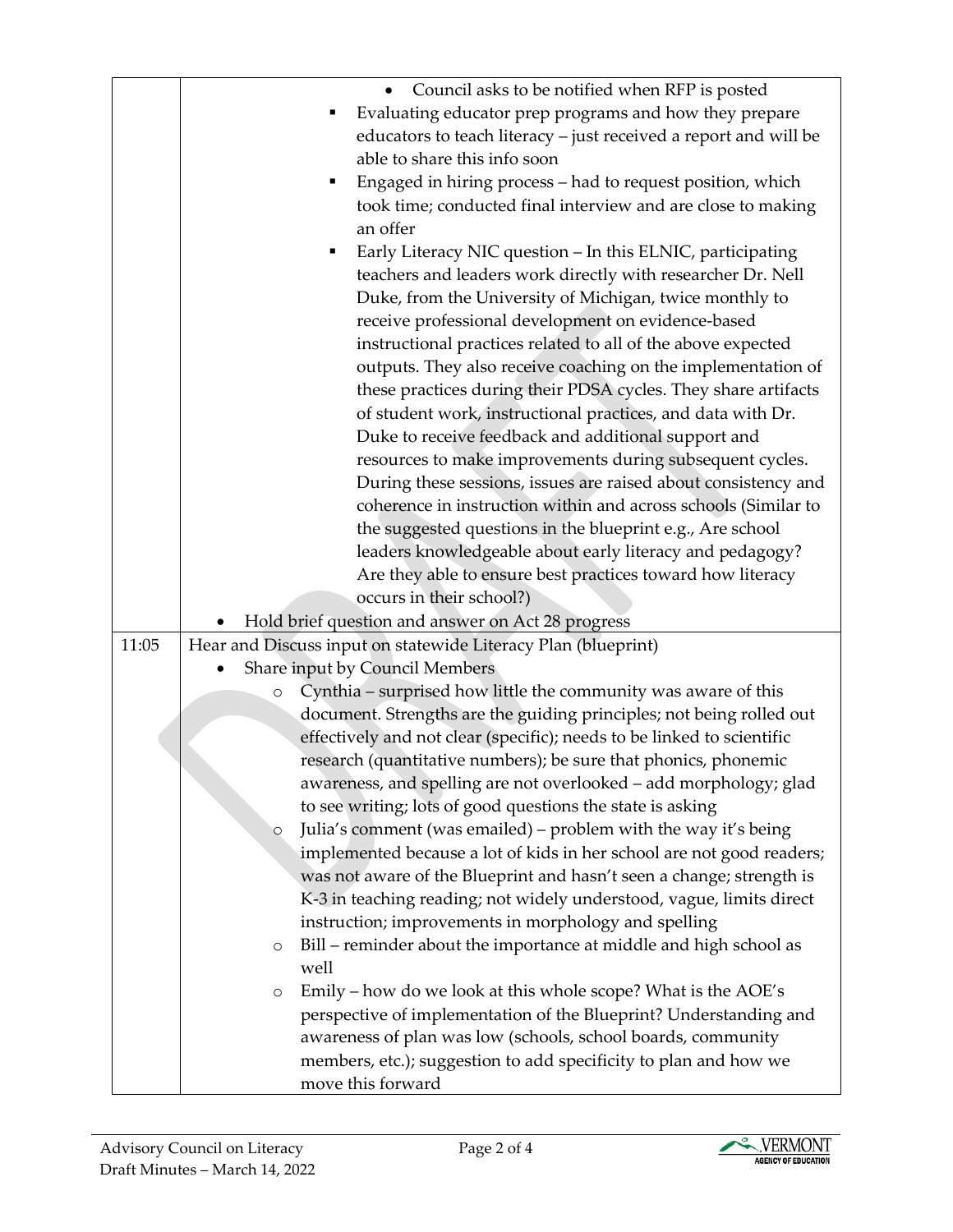| based and thoughtful, but came out at the same time as the pandemic<br>(people didn't have time or bandwidth to implement); make reading<br>more fun and engaging; also a problem w/teacher turnover (increases<br>equity gap); EPPs should have Blueprint<br>Martine - VSBA colleagues and curriculum folks; most of their input<br>$\circ$<br>has already been shared; Blueprint needs to be intentionally tied to<br>other AOE work; at what point in this work does someone address<br>screentime and virtual work, etc.?<br>Susan G. - independent schools - collected data from a survey;<br>$\circ$<br>teachers and administrators want more specificity on<br>recommendations; maybe add vetted links to high quality research;<br>take out the term "balanced literacy" (Gwen added that there are a lot<br>of links to high quality research)<br>Jen - strengths: mentioned it's good to review standardized literacy<br>$\circ$<br>assessments, print-rich environments (esp. In PK and K); their school<br>uses this plan, but it's not very well-understood and there's no time to<br>review it; there's a lot of pressure to do this work, but not a lot of<br>support for teachers; suggestions: provide teachers more support and<br>EPPs need to teach teachers how to teach literacy<br>Jess adds (AOE): Hi folks, as a clarification, the header "Balanced<br>O |
|------------------------------------------------------------------------------------------------------------------------------------------------------------------------------------------------------------------------------------------------------------------------------------------------------------------------------------------------------------------------------------------------------------------------------------------------------------------------------------------------------------------------------------------------------------------------------------------------------------------------------------------------------------------------------------------------------------------------------------------------------------------------------------------------------------------------------------------------------------------------------------------------------------------------------------------------------------------------------------------------------------------------------------------------------------------------------------------------------------------------------------------------------------------------------------------------------------------------------------------------------------------------------------------------------------------------------------------------------------------------------------|
|                                                                                                                                                                                                                                                                                                                                                                                                                                                                                                                                                                                                                                                                                                                                                                                                                                                                                                                                                                                                                                                                                                                                                                                                                                                                                                                                                                                    |
|                                                                                                                                                                                                                                                                                                                                                                                                                                                                                                                                                                                                                                                                                                                                                                                                                                                                                                                                                                                                                                                                                                                                                                                                                                                                                                                                                                                    |
|                                                                                                                                                                                                                                                                                                                                                                                                                                                                                                                                                                                                                                                                                                                                                                                                                                                                                                                                                                                                                                                                                                                                                                                                                                                                                                                                                                                    |
|                                                                                                                                                                                                                                                                                                                                                                                                                                                                                                                                                                                                                                                                                                                                                                                                                                                                                                                                                                                                                                                                                                                                                                                                                                                                                                                                                                                    |
|                                                                                                                                                                                                                                                                                                                                                                                                                                                                                                                                                                                                                                                                                                                                                                                                                                                                                                                                                                                                                                                                                                                                                                                                                                                                                                                                                                                    |
|                                                                                                                                                                                                                                                                                                                                                                                                                                                                                                                                                                                                                                                                                                                                                                                                                                                                                                                                                                                                                                                                                                                                                                                                                                                                                                                                                                                    |
|                                                                                                                                                                                                                                                                                                                                                                                                                                                                                                                                                                                                                                                                                                                                                                                                                                                                                                                                                                                                                                                                                                                                                                                                                                                                                                                                                                                    |
|                                                                                                                                                                                                                                                                                                                                                                                                                                                                                                                                                                                                                                                                                                                                                                                                                                                                                                                                                                                                                                                                                                                                                                                                                                                                                                                                                                                    |
|                                                                                                                                                                                                                                                                                                                                                                                                                                                                                                                                                                                                                                                                                                                                                                                                                                                                                                                                                                                                                                                                                                                                                                                                                                                                                                                                                                                    |
|                                                                                                                                                                                                                                                                                                                                                                                                                                                                                                                                                                                                                                                                                                                                                                                                                                                                                                                                                                                                                                                                                                                                                                                                                                                                                                                                                                                    |
|                                                                                                                                                                                                                                                                                                                                                                                                                                                                                                                                                                                                                                                                                                                                                                                                                                                                                                                                                                                                                                                                                                                                                                                                                                                                                                                                                                                    |
|                                                                                                                                                                                                                                                                                                                                                                                                                                                                                                                                                                                                                                                                                                                                                                                                                                                                                                                                                                                                                                                                                                                                                                                                                                                                                                                                                                                    |
|                                                                                                                                                                                                                                                                                                                                                                                                                                                                                                                                                                                                                                                                                                                                                                                                                                                                                                                                                                                                                                                                                                                                                                                                                                                                                                                                                                                    |
|                                                                                                                                                                                                                                                                                                                                                                                                                                                                                                                                                                                                                                                                                                                                                                                                                                                                                                                                                                                                                                                                                                                                                                                                                                                                                                                                                                                    |
|                                                                                                                                                                                                                                                                                                                                                                                                                                                                                                                                                                                                                                                                                                                                                                                                                                                                                                                                                                                                                                                                                                                                                                                                                                                                                                                                                                                    |
|                                                                                                                                                                                                                                                                                                                                                                                                                                                                                                                                                                                                                                                                                                                                                                                                                                                                                                                                                                                                                                                                                                                                                                                                                                                                                                                                                                                    |
|                                                                                                                                                                                                                                                                                                                                                                                                                                                                                                                                                                                                                                                                                                                                                                                                                                                                                                                                                                                                                                                                                                                                                                                                                                                                                                                                                                                    |
|                                                                                                                                                                                                                                                                                                                                                                                                                                                                                                                                                                                                                                                                                                                                                                                                                                                                                                                                                                                                                                                                                                                                                                                                                                                                                                                                                                                    |
|                                                                                                                                                                                                                                                                                                                                                                                                                                                                                                                                                                                                                                                                                                                                                                                                                                                                                                                                                                                                                                                                                                                                                                                                                                                                                                                                                                                    |
|                                                                                                                                                                                                                                                                                                                                                                                                                                                                                                                                                                                                                                                                                                                                                                                                                                                                                                                                                                                                                                                                                                                                                                                                                                                                                                                                                                                    |
| Literacy Instruction" in the Blueprint does not equate with the term of                                                                                                                                                                                                                                                                                                                                                                                                                                                                                                                                                                                                                                                                                                                                                                                                                                                                                                                                                                                                                                                                                                                                                                                                                                                                                                            |
| art and approach "Balanced Literacy." The discussion under that                                                                                                                                                                                                                                                                                                                                                                                                                                                                                                                                                                                                                                                                                                                                                                                                                                                                                                                                                                                                                                                                                                                                                                                                                                                                                                                    |
| header clarifies that. We take your point that folks are misreading this                                                                                                                                                                                                                                                                                                                                                                                                                                                                                                                                                                                                                                                                                                                                                                                                                                                                                                                                                                                                                                                                                                                                                                                                                                                                                                           |
| but the word "balanced" meant the actual definition -- a balance of                                                                                                                                                                                                                                                                                                                                                                                                                                                                                                                                                                                                                                                                                                                                                                                                                                                                                                                                                                                                                                                                                                                                                                                                                                                                                                                |
| approaches. We can address that.                                                                                                                                                                                                                                                                                                                                                                                                                                                                                                                                                                                                                                                                                                                                                                                                                                                                                                                                                                                                                                                                                                                                                                                                                                                                                                                                                   |
| Gwen - curriculum leaders; Blueprint is not well understood (early in<br>$\circ$                                                                                                                                                                                                                                                                                                                                                                                                                                                                                                                                                                                                                                                                                                                                                                                                                                                                                                                                                                                                                                                                                                                                                                                                                                                                                                   |
| implementation); strengths: systematic and explicit instruction is                                                                                                                                                                                                                                                                                                                                                                                                                                                                                                                                                                                                                                                                                                                                                                                                                                                                                                                                                                                                                                                                                                                                                                                                                                                                                                                 |
| mentioned, connection to MTSS, some recommendations for state and                                                                                                                                                                                                                                                                                                                                                                                                                                                                                                                                                                                                                                                                                                                                                                                                                                                                                                                                                                                                                                                                                                                                                                                                                                                                                                                  |
| local (but not really sure what local should be doing), link between                                                                                                                                                                                                                                                                                                                                                                                                                                                                                                                                                                                                                                                                                                                                                                                                                                                                                                                                                                                                                                                                                                                                                                                                                                                                                                               |
| teachers' knowledge and early literacy; recommendations: funding                                                                                                                                                                                                                                                                                                                                                                                                                                                                                                                                                                                                                                                                                                                                                                                                                                                                                                                                                                                                                                                                                                                                                                                                                                                                                                                   |
| for the work, literacy coaches, build expertise, more feedback, rewrite                                                                                                                                                                                                                                                                                                                                                                                                                                                                                                                                                                                                                                                                                                                                                                                                                                                                                                                                                                                                                                                                                                                                                                                                                                                                                                            |
| plan (make it clearer) - could there be a "thumbnail" of the plan?                                                                                                                                                                                                                                                                                                                                                                                                                                                                                                                                                                                                                                                                                                                                                                                                                                                                                                                                                                                                                                                                                                                                                                                                                                                                                                                 |
| PLL (Mary Grace) - Gwen presented; strengths connection to MTSS,<br>$\circ$                                                                                                                                                                                                                                                                                                                                                                                                                                                                                                                                                                                                                                                                                                                                                                                                                                                                                                                                                                                                                                                                                                                                                                                                                                                                                                        |
| high quality instruction, interventions, etc.; comprehensive, balanced,                                                                                                                                                                                                                                                                                                                                                                                                                                                                                                                                                                                                                                                                                                                                                                                                                                                                                                                                                                                                                                                                                                                                                                                                                                                                                                            |
| evidence-based instruction, emphasizing needs for all students;                                                                                                                                                                                                                                                                                                                                                                                                                                                                                                                                                                                                                                                                                                                                                                                                                                                                                                                                                                                                                                                                                                                                                                                                                                                                                                                    |
| recommendation to align with other state work and build a list of                                                                                                                                                                                                                                                                                                                                                                                                                                                                                                                                                                                                                                                                                                                                                                                                                                                                                                                                                                                                                                                                                                                                                                                                                                                                                                                  |
| recommendations to better implement VTSS                                                                                                                                                                                                                                                                                                                                                                                                                                                                                                                                                                                                                                                                                                                                                                                                                                                                                                                                                                                                                                                                                                                                                                                                                                                                                                                                           |
| Discuss gathered inputs (on sheet)<br>Common strengths                                                                                                                                                                                                                                                                                                                                                                                                                                                                                                                                                                                                                                                                                                                                                                                                                                                                                                                                                                                                                                                                                                                                                                                                                                                                                                                             |
| $\circ$<br>Rooted in research (resources, links)                                                                                                                                                                                                                                                                                                                                                                                                                                                                                                                                                                                                                                                                                                                                                                                                                                                                                                                                                                                                                                                                                                                                                                                                                                                                                                                                   |
| Explicit and systematic<br>п                                                                                                                                                                                                                                                                                                                                                                                                                                                                                                                                                                                                                                                                                                                                                                                                                                                                                                                                                                                                                                                                                                                                                                                                                                                                                                                                                       |
| Organized around MTSS (helps w/structure for<br>٠                                                                                                                                                                                                                                                                                                                                                                                                                                                                                                                                                                                                                                                                                                                                                                                                                                                                                                                                                                                                                                                                                                                                                                                                                                                                                                                                  |
| implementation)                                                                                                                                                                                                                                                                                                                                                                                                                                                                                                                                                                                                                                                                                                                                                                                                                                                                                                                                                                                                                                                                                                                                                                                                                                                                                                                                                                    |
| Incorporates 5 NRP pillars of reading instruction                                                                                                                                                                                                                                                                                                                                                                                                                                                                                                                                                                                                                                                                                                                                                                                                                                                                                                                                                                                                                                                                                                                                                                                                                                                                                                                                  |